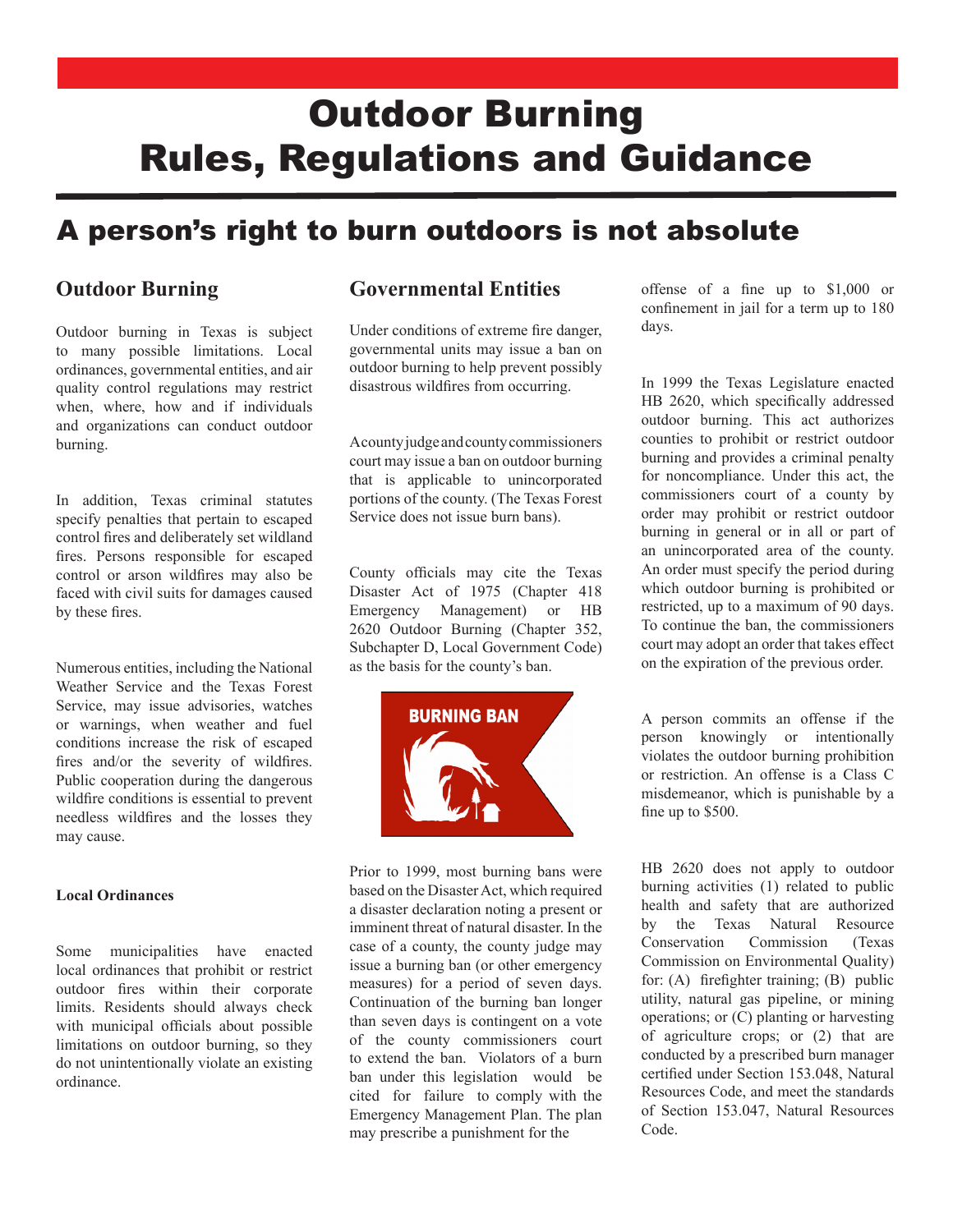# Air Quality Regulations

### Excerpted from TCEQ publication "Outdoor Burning in Texas"

Outdoor burning impacts air quality. Regulations to minimize possible adverse impacts of outdoor burning are now administered by the Texas Commission on Environmental Quality (TCEQ).

The purpose of the current version of the Outdoor Burning Rule is to protect the environment, promote public health and safety, and avoid nuisance conditions through the sensible regulation of outdoor burning.

Only those portions of the outdoor burning regulations that most pertain to homeowners and rural residents are included in the following information.

## **General Prohibition**

The Outdoor Burning Rule first prohibits outdoor burning anywhere within the state of Texas, and then allows for exceptions for specific situations in which burning is necessary or does not pose a threat to the environment. The rule also prescribes conditions that must be met to protect the environment and avoid other adverse impacts when burning is allowed.

Outdoor disposal or deposition of any material capable of igniting spontaneously shall not be allowed without written permission of the TCEQ executive director or authorized staff representatives.

Compliance with TCEQ regulations does not mean that other, stricter laws, regulations or ordinances cannot be enforced by city, county or other governmental entities. There may be local ordinances or county burn bans that regulate burning; if so, you must comply with all such regulations (e.g. county burn bans) as well as the TCEQ rules.



## Exceptions to Prohibition of Outdoor Burning

### **Firefighter Training**

Entities that conduct firefighter training may obtain authorization to conduct outdoor burning for training, including training in the operation of fire extinguishers. The entity responsible for training must send a written request to the local air pollution control agency or the TCEQ regional office. The burning must not cause a nuisance or traffic hazard.

### **Fires for Recreation, Ceremony, Cooking or Warmth**

Outdoor burning is allowed when used solely for recreational or ceremonial purposes, in the noncommercial preparation of food, or exclusively as a means to provide warmth in cold weather. In other words, campfires, bonfires and cooking fires are allowed.

### **Fires for Disposal or Land Clearing**

**Domestic Waste** - Household trash or rubbish may be burned when the local governmental entity that has jurisdiction over such matters does not provide onpremises trash collection service or authorize a business or other entity to provide on-premises trash collection service. To qualify for this exception, the waste must come from a residence designed and used exclusively as a private residence for no more than three families. The waste must also be burned on the property where it was produced.

#### **On-site burning of waste plant growth**

- Trees, brush, grass, leaves, branch trimmings and other plant growth may be burned on the property on which the material grew. Additional requirements and restrictions apply depending on the attainment status of the county in which the burning takes place. In most attainment counties, burning of waste plant growth is allowed regardless of how the material was generated. In nonattainment counties, burning of waste plant materials is allowed to maintain

rights-of-way, clear land or maintain the banks of water canals where there is no practical alternative.

**Crop residues** - Where there is no practical alternative, crop residues may be burned for agricultural management.

**Brush, trees, etc., off-site** - A county or municipal government may request site and burn approval from the TCEQ regional office to burn accumulations of brush, trees and other plant growth that cause a condition detrimental to public health and safety. The burning may not occur at a municipal solid waste landfill without obtaining permission from the TCEQ beforehand.

**Prescribed Burns** - This exception covers the use of fire to manage forests, rangeland, wildland and wildlife, and, in 14 counties, coastal salt marsh. Saltmarsh burning entails more specific notification requirements.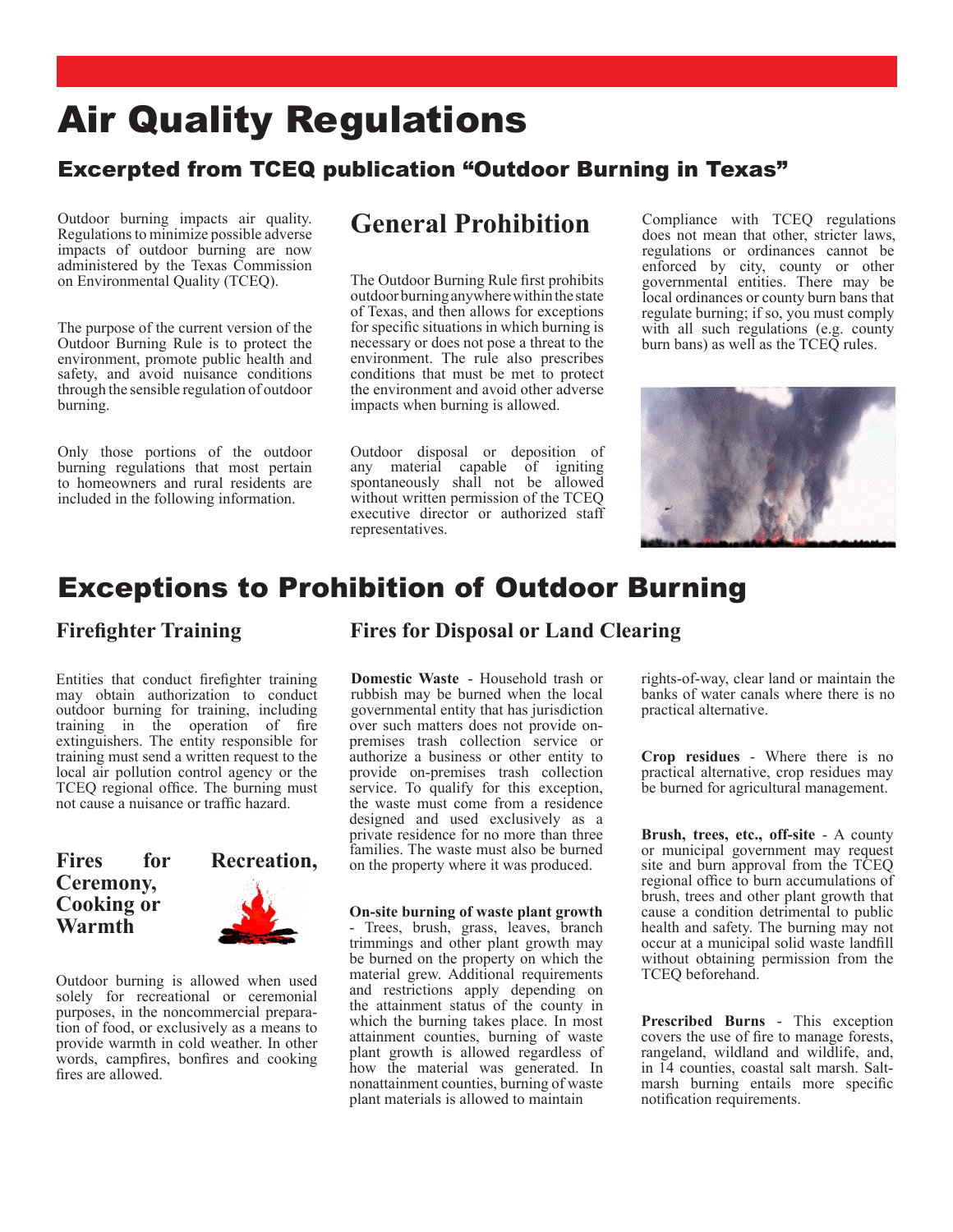# General Requirements for Burning

The following requirements apply to the specific situations for which they are mentioned above. Note: The party responsible for the burn remains liable for damages, injuries, or other consequences that may result from burning, even when it is carried out in compliance with these regulations. These requirements also do not exempt or excuse anyone from complying with all other applicable laws or ordinances, regulations and orders of governmental entities having jurisdiction.

Burn only outside the corporate limits of a city or town, unless the incorporated city or town has an ordinance that permits burning and is consistent with the Texas Clean Air Act.

Begin or continue burning only when wind direction and other weather conditions are such that smoke and other pollutants will not present a hazard to any public road, landing strip, or navigable water (e.g. lake, river, stream or bay) or have an adverse effect on any off-site structure containing "sensitive receptors."

Post someone to flag traffic if at any time the burning causes or may tend to cause smoke to blow onto or across a road or highway.

Keep fires downwind of or at least 300 feet (90 meters) away from any neighboring structure that contains sensitive receptors. This requirement may be waived only with the prior written approval of whoever owns or rents the adjacent property and either resides or conducts business there.



Begin burning no earlier than one hour after sunrise, end it the same day and no later than one hour before sunset, and make sure that a responsible party is present while the burn is active and the fire is progressing. Winds must be from six to 23 miles per hour during the burn period. Burning during temperature inversions or air stagnation advisories is prohibited.

Don't burn any electrical insulation; treated lumber; plastics; construction or demolition materials not made of wood; heavy oils; asphaltic materials; potentially explosive materials; potentially chemical wastes; or items that contain natural or synthetic rubber.

Notify the Texas Forest Service before carrying out any prescribed or controlled burns that are intended for forest management.

For complete coverage of air quality regulations as they pertain to outdoor burning, consult the website for the Texas Commission on Environmental Quality at http://www.tceq.state.tx.us/.

A TCEQ publication entitled Outdoor Burning in Texas explains regulations in more detail and contains the answers to commonly asked questions. It can be accessed via the Internet at http:// www.tceq.state.tx.us/comm\_exec/ forms\_pubs/pubs/rg/rg-049.html.

# Texas Penal Code - Outdoor Burning Offenses

Provisions within the Texas Penal Code address escaped control burning and deliberately set wildland fires.

### **TITLE 7 OFFENSES AGAINST PROPERTY**

### **CHAPTER 28 Arson, Criminal Mischief, Property Damage or Destruction**

#### **£28.04 Reckless Damage or Destruction**

A person commits a crime if he recklessly allows his fire to damage or destroy someone else's property. A person acts recklessly, or is reckless, when he is aware of but consciously disregards a substantial and unjustifiable risk that his burning will escape from his control and result in damage to the property of another.

An offense under this section is a class C misdemeanor, punishable by a fine not to exceed \$500.

#### **£28.02 Arson**

A person commits a violation if he starts a fire or causes an explosion with intent to destroy or damage any vegetation, fence or structure on open space land. "Open space land" means real property that is undeveloped for the purpose of human habitation.

Wildland arson is a second degree felony unless the fire results in bodily injury or death. The offense becomes a first degree felony if someone is injured or killed because of the fire.

Punishment for wildland arson includes a possible fine up to \$10,000 and confinement in the Texas Department of Criminal Justice ranging from two years to life.

#### **Stop Arson**

Report suspicious fire activity to your local law enforcement office or call the toll-free phone number shown below.

### **Toll-Free**

**Arson Hot Line**



You may be eligible for a reward up to \$2,000 if your information leads to the arrest and grand jury indictment of the person or persons responsible for arson.